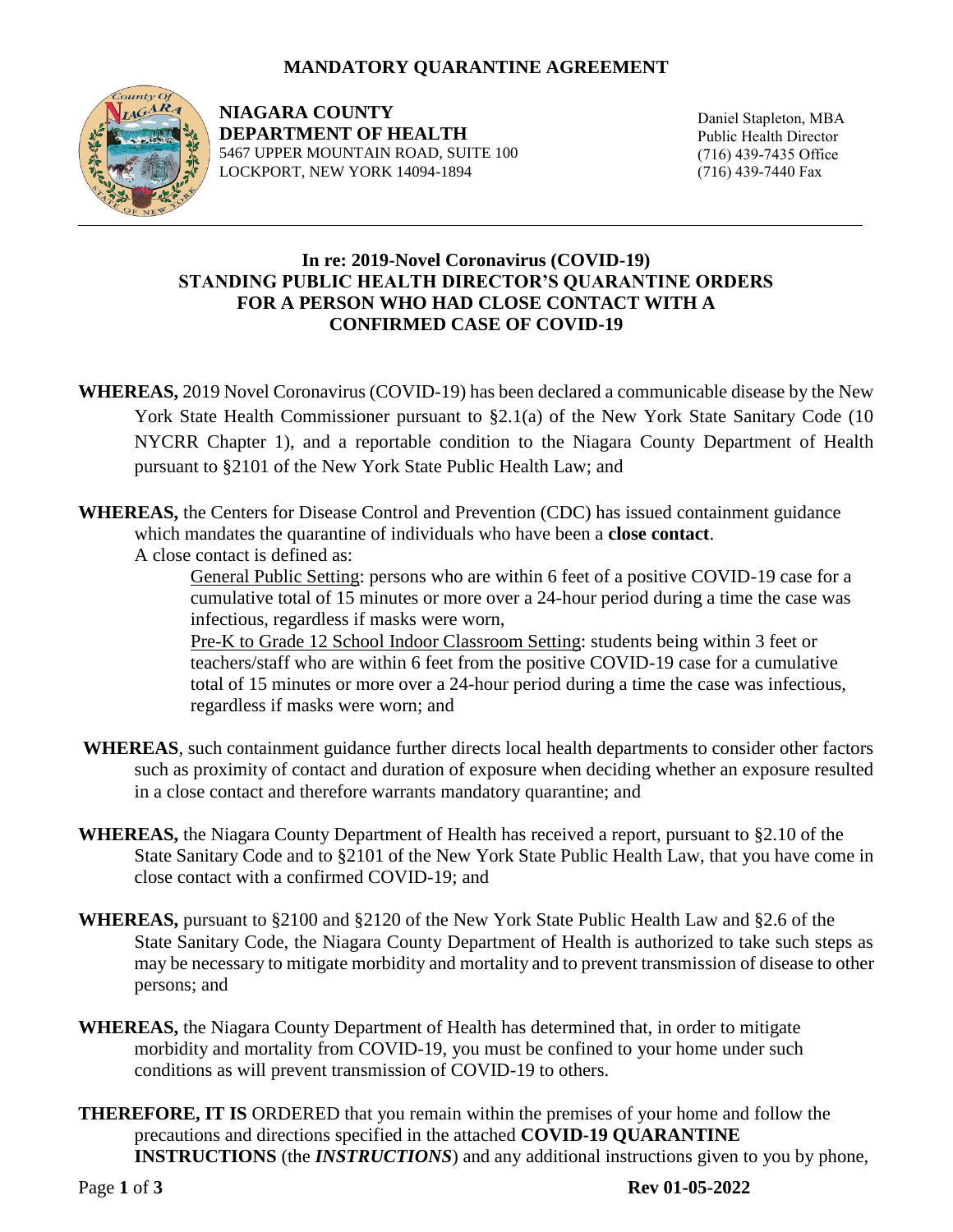## **MANDATORY QUARANTINE AGREEMENT**

email or in person. You may not leave your home for any reason, including to go to work, or to attend school, unless authorized by the Niagara County Department of Health; and

- **IT IS FURTHER AGREED** that you may not have any direct personal contact with any other persons who do not reside in the above premises except as authorized by the Niagara County Department of Health; and
- **IT IS FURTHER AGREED,** the Respondent will comply with the "Care Plan" provided by the Niagara County Department of Health
- **IT IS FURTHER AGREED** that the Respondent shall cooperate with the Niagara County Department of Health's efforts to monitor the compliance with this Agreement and the infection control measures outlined in the Care Plan

This Agreement shall remain in effect until you have quarantined for **five (5)** days following your last day of exposure to the COVID-19 positive case and have remained asymptomatic (symptom-free) during the quarantine period.

Exemptions to the quarantine include:

- 1. An asymptomatic close contact who has:
	- a. Received a COVID-19 booster, *or*
	- b. Completed the primary series of Pfizer or Moderna vaccine within the last 6 months  $(2 \times 2)$ weeks following the receipt of the second dose in a 2-dose series or), *or*
	- c. Has completed the primary series of J&J vaccine within the last 2 months ( $>$  2 weeks following receipt of one dose of a single-dose series),

*and* has remained asymptomatic will not need to quarantine.

OR

2. An asymptomatic close contact who has been previously diagnosed with laboratory confirmed COVID-19, has since recovered, and completed their isolation period will not need to quarantine for the 90 days following the end of their isolation as long as they remain asymptomatic.

This Order is the final administrative determination of the County of Niagara in this matter. You may challenge the final determination by commencing a proceeding in the New York State Supreme Court pursuant to Article 78 of the New York State Civil Practice Law and Rules.

ettaple

Daniel Stapleton, MBA Public Health Director

**WARNING: Failure to follow the conditions set forth in this Mandatory Agreement may subject you to further action by the Public Health Director, including a Health Order or Court Order for involuntary detention in an appropriate facility.**